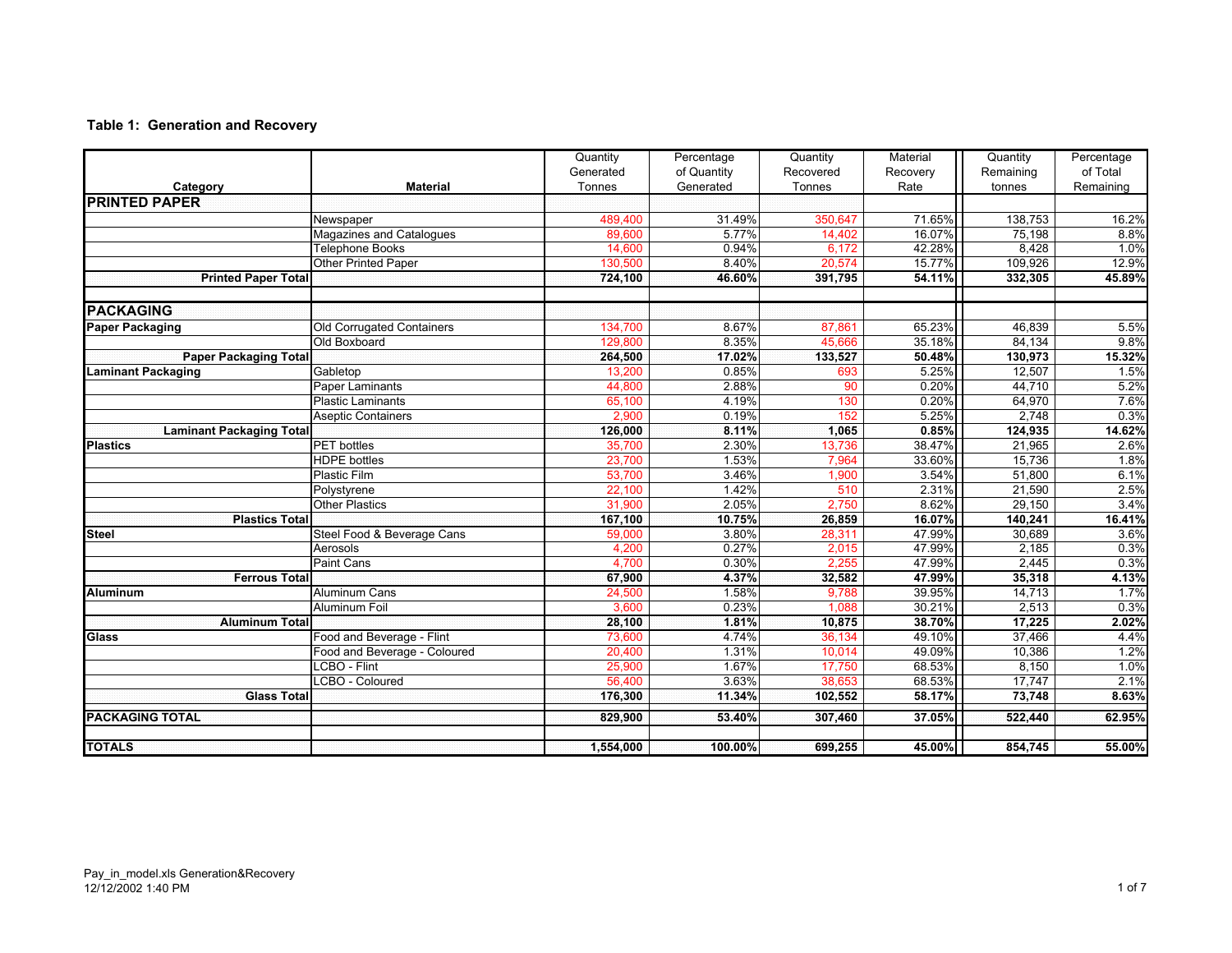#### **Table 2: Gross and Net Costs**

|                              |                              |                                      |                  |                                                            |                          |              |                           |                                 |                                   |                                   |                  |                                          |                   |                  |                          |                            | <b>Assumed Diversion Rate</b> | 75%      |
|------------------------------|------------------------------|--------------------------------------|------------------|------------------------------------------------------------|--------------------------|--------------|---------------------------|---------------------------------|-----------------------------------|-----------------------------------|------------------|------------------------------------------|-------------------|------------------|--------------------------|----------------------------|-------------------------------|----------|
|                              |                              | <b>Gross Cost</b><br><b>Revenues</b> |                  |                                                            |                          |              |                           |                                 | <b>Net Cost of Current System</b> |                                   |                  | Net Cost of System to 75% Diversion Rate |                   |                  |                          |                            |                               |          |
|                              |                              |                                      |                  |                                                            |                          |              | Total                     |                                 |                                   | Total                             | %'age of         | %'age of                                 | %'age of          |                  | Cost to Manage           | %'age Cost of              | %'age of                      | %'age of |
| Category                     | <b>Material</b>              |                                      | Per Tonne        | <b>Total Cost</b>                                          | Per Tonne                |              | Revenues                  | Per Tonne                       |                                   | Net Cost                          | Total Net \$     | <b>Printed Cost</b>                      | <b>Pkg Cost</b>   |                  | Rest to 75%              | Tonnes to 75% Printed Cost |                               | Pkg Cost |
| <b>PRINTED PAPER</b>         |                              |                                      |                  |                                                            |                          |              |                           |                                 |                                   |                                   |                  |                                          |                   |                  |                          |                            |                               |          |
| <b>Printed Paper</b>         | Newspaper                    |                                      | 85.00            | 29,804,995<br>s.                                           | 83.27                    |              | \$29,196,633              | $1.73$ \$<br>II \$              |                                   | 608,362                           | 0.97%            | 89.50%                                   |                   | $\sqrt{3}$       | 28,459                   | 0.02%                      | 10.84%                        |          |
|                              | Magazines and Catalogues     |                                      | 85.00            | 1,224,153<br>\$.                                           | 83.27                    |              | 1,199,166<br><b>S</b>     | l \$<br>1.73                    | \$                                | 24,987                            | 0.04%            | 3.68%                                    |                   | $\mathbf{s}$     | 91,603                   | 0.05%                      | 34.90%                        |          |
|                              | <b>Telephone Books</b>       |                                      | 85.00            | 524,637<br>\$                                              | 83.27                    | <b>S</b>     | $513,928$ \$              | 1.73                            | <b>\$</b>                         | 10,709                            | 0.02%            | 1.58%                                    |                   | $\sqrt{3}$       | 8,289                    | 0.00%                      | 3.16%                         |          |
|                              | Other Printed Paper          |                                      | 85.00            | 1.748.790<br>$\mathbf{s}$                                  | 83.27                    |              | <b>S</b><br>1.713.095     | 1.73<br>Пs                      | l \$                              | 35.695                            | 0.06%            | 5.25%                                    |                   | l \$             | 134,115                  | 0.08%                      | 51.10%                        |          |
| <b>Printed Paper Total</b>   |                              | ÷.                                   | 85.00            | $33,302,575$ $\overline{\phantom{1}}\phantom{1}$ \$<br>l S |                          | $83.27$ \$   | 32.622.822   \$           | 1.73                            | S.                                | 679.753                           | 1.09%            | 100.00%                                  |                   | l s              | 262,466                  | 0.15%                      | 100.00%                       |          |
| <b>PACKAGING</b>             |                              |                                      |                  |                                                            |                          |              |                           |                                 |                                   |                                   |                  |                                          |                   |                  |                          |                            |                               |          |
| <b>Paper Packaging</b>       | Old Corrugated Containers    |                                      | 270.00           | 23,722,470                                                 | 81.41                    |              | 7,153,177<br>$\mathbf{s}$ | 188.59<br>l s                   | $\mathbf{\hat{S}}$                | 16,569,293                        | 26.51%           |                                          | 26.80%            |                  | 2,482,537                | 1.45%                      |                               | 1.45%    |
|                              | Old Boxboard                 |                                      | 400.00           | 18,266,400<br>S.                                           | 37.93                    | S.           | 1,732,196                 | 362.07<br>$\sqrt{3}$            | \$                                | 16,534,204                        | 26.45%           |                                          | 26.75%            | l \$             | 18,713,130               | 10.91%                     |                               | 10.92%   |
| Paper Pack'g Total           |                              | s                                    | 314.46           | 41,988,870<br>s                                            | l S                      | $66.54$ \$   | 8,885,372                 | 247.92<br>l S                   | s.                                | 33,103,498                        | 52.97%           |                                          | 53.55%            | 1 <sup>s</sup>   | 21,195,667               | 12.35%                     |                               | 12.37%   |
| <b>Laminant Packaging</b>    | Gabletop Cartons             |                                      | 350.00           | 242,478                                                    | 50.88                    | l \$         | 35,252                    | 299.12                          | <b>S</b>                          | 207,226                           | 0.33%            |                                          | 0.34%             | l \$             | 2,754,021                | 1.61%                      |                               | 1.61%    |
|                              | Paper Laminants              |                                      | 440.00           | 39,424<br>£.                                               | $\sim$                   | $\sqrt{3}$   | $\sim$                    | $\sqrt{3}$<br>440.00            | $\mathbf{\hat{S}}$                | 39,424                            | 0.06%            |                                          | 0.06%             | l \$             | 14,744,576               | 8.59%                      |                               | 8.61%    |
|                              | <b>Plastic Laminants</b>     |                                      | 940.00           | 122,388<br>$\mathbf{s}$                                    |                          | l \$         | $\sim$                    | 940.00<br>$\sqrt{3}$            | \$                                | 122,388                           | 0.20%            |                                          | 0.20%             | l \$             | 45,773,112               | 26.68%                     |                               | 26.72%   |
|                              | <b>Aseptic Containers</b>    |                                      | 350.00           | 53,272<br>$\mathbf{\hat{s}}$                               | 50.88                    | l \$         | 7,745                     | 299.12<br>$\sqrt{3}$            | <b>S</b>                          | 45,527                            | 0.07%            |                                          | 0.07%             | l s              | 605,050                  | 0.35%                      |                               | 0.35%    |
| <b>Laminant Pack'g Total</b> |                              | s                                    | 429.72           | 457,562<br>l s                                             | 40.38                    | l s          | 42,997                    | 389.34<br>l S                   | 5                                 | 414,565                           | 0.66%            |                                          | 0.67%             | $\overline{1}$   | 63,876,759               | 37.23%                     |                               | 37.29%   |
| <b>Plastics</b>              | <b>PET</b> bottles           |                                      | 700.00           | 9,614,850<br>£.                                            | 246.09                   | l \$         | 3,380,230                 | 453.91<br>\$                    | <b>S</b>                          | 6,234,620                         | 9.98%            |                                          | 10.09%            | l \$             | 5,918,702                | 3.45%                      |                               | 3.45%    |
|                              | <b>HDPE</b> bottles          |                                      | 770.00           | 6,132,088<br>\$                                            | 259.05                   | <b>S</b>     | 2,062,984                 | 510.95<br>$\sqrt{3}$            | $\sqrt{3}$                        | 4,069,104                         | 6.51%            |                                          | 6.58%             | l \$             | 5,013,090                | 2.92%                      |                               | 2.93%    |
|                              | Plastic Film                 |                                      | 930.00           | 1,767,000<br>S                                             | 6.48                     | <b>S</b>     | 12,305                    | 923.52<br>$\sqrt{3}$            | $\sqrt{3}$                        | 1,754,695                         | 2.81%            |                                          | 2.84%             | l \$             | 35,440,227               | 20.66%                     |                               | 20.69%   |
|                              | Polystyrene                  |                                      | 890.00           | 453,900<br>£.                                              | 115.65                   | <b>S</b>     | 58,979                    | 774.35<br>$\sqrt{3}$            | \$                                | 394,921                           | 0.63%            |                                          | 0.64%             | l \$             | 12,439,999               | 7.25%                      |                               | 7.26%    |
|                              | <b>Other Plastics</b>        |                                      | 890.00           | 2,447,278                                                  | 3.70                     | l \$         | 10,176                    | 886.30<br>$\sqrt{3}$            | <b>S</b>                          | 2,437,102                         | 3.90%            |                                          | 3.94%             | l s              | 18,767,610               | 10.94%                     |                               | 10.95%   |
| <b>Plastics Total</b>        |                              | s                                    | 760.08           | 20,415,115<br>s                                            | 205.69<br>l s            | l S          | 5,524,674                 | 554.39<br>l S                   | l s                               | 14,890,441                        | 23.82%           |                                          | 24.09%            | $\overline{1}$   | 77,579,628               | 45.21%                     |                               | 45.28%   |
| Ferrous                      | Food and Beverage            |                                      | 230.00           | 6,511,601                                                  | 54.58                    | l S          | 1,545,369                 | 175.42<br><b>S</b>              | <b>S</b>                          | 4,966,233                         | 7.95%            |                                          | 8.03%             | $\overline{1}$   | 2,795,888                | 1.63%                      |                               | 1.63%    |
|                              | Aerosols                     |                                      | 230.00           | 463,538                                                    | 54.58                    |              | 110,009                   | 175.42<br><b>\$</b>             | $\sqrt{3}$                        | 353,528                           | 0.57%            |                                          | 0.57%             | $\overline{1}$   | 199,029                  | 0.12%                      |                               | 0.12%    |
|                              | Paint Cans                   |                                      | 230.00           | 518,721<br>\$                                              | 54.58                    | l \$         | 123,106                   | 175.42<br>$\sqrt{3}$            | l \$                              | 395,615                           | 0.63%            |                                          | 0.64%             | $\overline{1}$   | 222,723                  | 0.13%                      |                               | 0.13%    |
| <b>Ferrous Total</b>         |                              | s.                                   | 230.00           | 7,493,860<br>s.                                            |                          | $54.58$ \$   | 1.778.484                 | 175.42<br><b>S</b>              | l S                               | 5,715,376                         | 9.14%            |                                          | 9.25%             | 1 <sup>s</sup>   | 3,217,640                | 1.88%                      |                               | 1.88%    |
| Aluminum                     | Aluminum Cans                |                                      | 550.00           | 5,383,125<br>£.                                            | \$1.604.24               |              | 15,701,495<br>$\sqrt{3}$  | \$(1,054.24)                    |                                   | (10, 318, 370)                    | $-16.51%$        |                                          | $-16.69%$         | $\overline{1}$   | (9,053,282)              | 0.00%                      |                               | 0.00%    |
|                              | Aluminum Foil                |                                      | 620.00           | 674.250<br>£.                                              | \$1.604.24               |              | <b>S</b><br>1.744.611     | ll s<br>$(984.24)$ \$           |                                   | (1,070,361)                       | $-1.71%$         |                                          | $-1.73%$          | $\overline{1}$ s | (1,587,086)              | 0.00%                      |                               | 0.00%    |
| <b>Aluminum Total</b>        |                              | s                                    | 557.00           | $6,057,375$ \$ 1,604.24 \$<br>s.                           |                          |              |                           | $17,446,105$ \$ $(1,047.24)$ \$ |                                   | (11, 388, 730)                    | $-18.22%$        |                                          | $-18.42%$         | $\sqrt{5}$       | (10, 640, 369)           | 0.00%                      |                               | 0.00%    |
| Glass                        | Food and Beverage - Flint    |                                      | 190.00           | 6,865,497                                                  | 10.70                    | l S          | 386,765                   | 179.30<br>l \$                  | <b>S</b>                          | 6,478,733                         | 10.37%           |                                          | 10.48%            | $\overline{1}$   | 3,418,431                | 1.99%                      |                               | 2.00%    |
|                              | Food and Beverage - Coloured |                                      | 190.00           | 1,902,699<br>s.                                            | (3.64)                   | <b>S</b>     | (36, 417)                 | $\sqrt{3}$<br>193.64            | $\sqrt{3}$                        | 1,939,115                         | 3.10%            |                                          | 3.14%             | l \$             | 1,023,523                | 0.60%                      |                               | 0.60%    |
| <b>LCBO Glass</b>            | LCBO - Flint                 |                                      | 190.00           | 3,372,565<br>s.                                            | 10.70                    | l \$         | 189,992                   | ll s<br>179.30                  | $\sqrt{3}$                        | 3,182,573                         | 5.09%            |                                          | 5.15%             | $\overline{1}$   | 300,260                  | 0.17%                      |                               | 0.18%    |
|                              | LCBO - Coloured              |                                      | 190.00           | 7.344.119<br>£.                                            | (3.64)                   | l \$         | (140, 564)                | 193.64<br><b>S</b>              | $\mathbf{s}$                      | 7,484,682                         | 11.98%           |                                          | 12.11%            | $\overline{1}$   | 706,143                  | 0.41%                      |                               | 0.41%    |
| <b>Glass Total</b>           |                              | 'S.                                  | 190.00<br>311.90 | 19.484.880<br>s<br>95,897,662                              | 3.90<br>$110.84$ \$<br>s |              | 399,776<br>34,077,408     | 186.10<br>l s<br>201.07<br>li s | l S<br>ŝ.                         | 19,085,104<br>61,820,254          | 30.54%<br>98.91% |                                          | 30.87%<br>100.00% | Is.              | 5,448,357<br>160,677,682 | 3.18%                      |                               | 3.18%    |
| <b>Packaging Total</b>       |                              |                                      |                  | l S                                                        |                          |              |                           |                                 |                                   |                                   |                  |                                          |                   | l s              |                          |                            |                               |          |
| <b>TOTALS</b>                |                              | s.                                   | 184.77           | \$129,200,237                                              | l s                      | $(95.39)$ \$ | 66,700,230                | 89.38<br><b>S</b>               | -5                                | 62.500.007                        | 100.00%          |                                          |                   |                  | \$160,940,148            | 100.00%                    |                               | 100.00%  |
|                              |                              |                                      |                  |                                                            |                          |              |                           |                                 |                                   | Industry Allocation \$ 31,250,003 |                  |                                          |                   |                  |                          |                            |                               |          |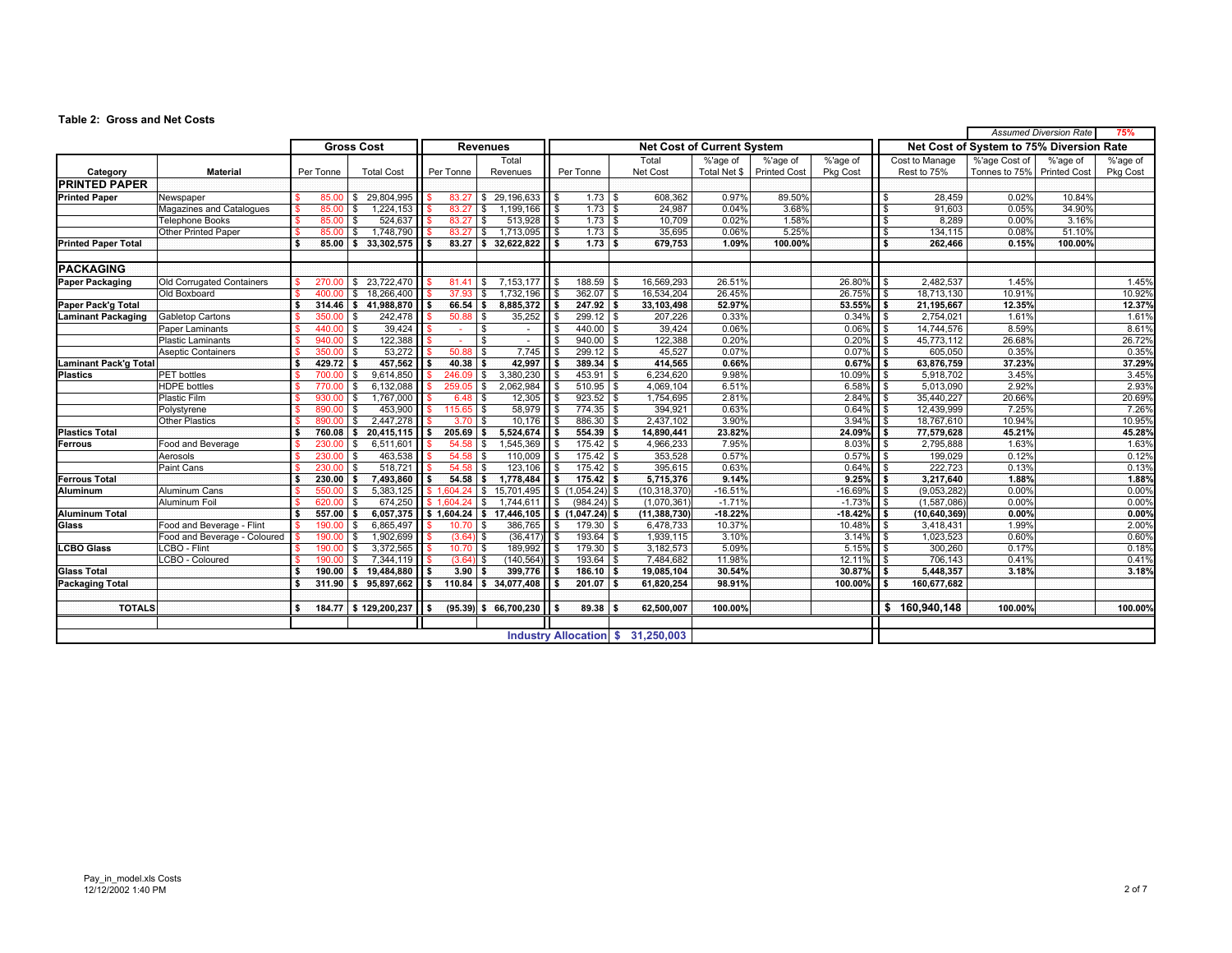## **Table 3: Funding Formula Based on Three Factors**

|                                 |                                           | <b>Recovery Rate Factor</b>    |                           |                                                                      |               | <b>Net Cost Factor</b> | <b>Equalization Factor</b>    |                                       |              |                                   |                         |                                                            |
|---------------------------------|-------------------------------------------|--------------------------------|---------------------------|----------------------------------------------------------------------|---------------|------------------------|-------------------------------|---------------------------------------|--------------|-----------------------------------|-------------------------|------------------------------------------------------------|
| Category                        | <b>Material</b>                           | 100% minus<br>Recovery<br>Rate |                           | <b>Weight Weighted</b><br>Recovery Rate<br>Allocated<br>Cost (Norm.) | Net Cost      |                        | Net Cost<br>Allocated<br>Cost | Percentage<br>of<br>Remaining<br>Cost |              | Equalization<br>Allocated<br>Cost |                         | <b>Combined</b><br><b>Base</b><br><b>Allocated</b><br>Cost |
|                                 | <b>Weight for Factor</b>                  | 45%                            |                           |                                                                      | 40%           |                        |                               | 15%                                   |              |                                   |                         |                                                            |
| <b>PRINTED PAPER</b>            |                                           |                                |                           |                                                                      |               |                        |                               |                                       |              |                                   |                         |                                                            |
| <b>Printed Paper</b>            | Newspaper                                 | 28.35%                         | $\boldsymbol{\mathsf{S}}$ | 69,239                                                               | 89.50% \$     |                        | 121,681                       | $10.84\%$ \$                          |              | 5,528                             | $\sqrt{3}$              | 196,448                                                    |
|                                 | <b>Magazines and Catalogues</b>           | 83.93% \$                      |                           | 32,480                                                               | $3.68\%$ \$   |                        | 4,998                         | 34.90% \$                             |              | 17,794                            | \$                      | 55,271                                                     |
|                                 | <b>Telephone Books</b>                    | 57.72% \$                      |                           | 3,771                                                                | $1.58\%$ \$   |                        | 2,142                         | $3.16\%$ \$                           |              | 1,610                             | $\overline{\mathbf{S}}$ | 7,523                                                      |
|                                 | Other Printed Paper                       | 84.23%                         | $\boldsymbol{\mathsf{s}}$ | 47,465                                                               | $5.25\%$ \$   |                        | 7,140                         | $51.10\%$ \$                          |              | 26,052                            | $\sqrt{3}$              | 80,657                                                     |
| <b>Printed Paper Total</b>      |                                           | 45.89% \$                      |                           | 152,955                                                              | $100.00\%$ \$ |                        | 135,960                       | 100.00% \$                            |              | 50,985                            | $\sqrt{5}$              | 339,900                                                    |
| <b>PACKAGING</b>                |                                           |                                |                           |                                                                      |               |                        |                               |                                       |              |                                   |                         |                                                            |
| <b>Paper Packaging</b>          | <b>Old Corrugated Containers</b>          | 34.77%                         | $\mathfrak{F}$            | 780,794                                                              | 26.80% \$     |                        | 3,313,856                     | $1.45\%$ \$                           |              | 67,187                            | $\sqrt{3}$              | 4,161,836                                                  |
|                                 | Old Boxboard                              | 64.82%                         | $\overline{\mathcal{S}}$  | 2,269,751                                                            | $26.75\%$ \$  |                        | 3,306,838                     | $10.92\%$ \$                          |              | 506,448                           | $\sqrt{3}$              | 6,083,037                                                  |
| <b>Paper Packaging Total</b>    |                                           | 49.52% \$                      |                           | 3,050,545                                                            | $53.55\%$ \$  |                        | 6,620,694                     | $12.37\%$ \$                          |              | 573,635                           | $\sqrt{5}$              | 10,244,873                                                 |
| <b>Laminant Packaging</b>       | Gabletop                                  | $94.75\%$ \$                   |                           | 384,555                                                              | $0.34\%$ \$   |                        | 41,445                        | $1.61\%$ \$                           |              | 74,534                            | $\sqrt{3}$              | 500,534                                                    |
|                                 | <b>Paper Laminants</b>                    | $99.80\%$ \$                   |                           | 1,393,154                                                            | $0.06\%$ \$   |                        | 7,885                         | $8.61\%$ \$                           |              | 399,044                           | $\bigoplus$             | 1,800,083                                                  |
|                                 | <b>Plastic Laminants</b>                  | $99.80\%$ \$                   |                           | 2,024,427                                                            | $0.20\%$ \$   |                        | 24,478                        | $26.72\%$ \$                          |              | 1,238,794                         | $\sqrt{3}$              | 3,287,698                                                  |
|                                 | <b>Aseptic Containers</b>                 | $94.75\%$ \$                   |                           | 84,486                                                               | $0.07\%$ \$   |                        | 9,105                         | $0.35\%$ \$                           |              | 16,375                            | $\sqrt{3}$              | 109,966                                                    |
| <b>Laminant Packaging Total</b> |                                           | 99.15%                         | $\overline{\bullet}$      | 3,886,621                                                            | $0.67\%$ \$   |                        | 82,913                        | $37.29\%$ \$                          |              | 1,728,747                         | $\sqrt{5}$              | 5,698,280                                                  |
| <b>Plastics</b>                 | <b>PET</b> bottles                        | 61.53%                         | $\frac{3}{2}$             | 578,529                                                              | 10.09% \$     |                        | 1,246,923                     | $3.45\%$ \$                           |              | 160,182                           | $\sqrt{3}$              | 1,985,635                                                  |
|                                 | <b>HDPE</b> bottles                       | 66.40% \$                      |                           | 428,995                                                              | $6.58\%$ \$   |                        | 813,820                       | $2.93\%$ \$                           |              | 135,673                           | $\sqrt{ }$              | 1,378,489                                                  |
|                                 | <b>Plastic Film</b>                       | 96.46%                         | $\overline{\mathcal{S}}$  | 1,600,173                                                            | $2.84\%$ \$   |                        | 350,939                       | $20.69\%$ \$                          |              | 959,147                           | $\sqrt{3}$              | 2,910,258                                                  |
|                                 | Polystyrene                               | 97.69%                         | $\overline{\mathcal{S}}$  | 669,124                                                              | $0.64\%$ \$   |                        | 78,984                        | $7.26\%$ \$                           |              | 336,673                           | $\frac{1}{2}$           | 1,084,782                                                  |
|                                 | <b>Other Plastics</b>                     | $91.38\%$ \$                   |                           | 887,496                                                              | $3.94\%$ \$   |                        | 487,420                       | $10.95\%$ \$                          |              | 507,923                           | $\sqrt{3}$              | 1,882,838                                                  |
| <b>Plastics Total</b>           |                                           | $83.93\%$ \$                   |                           | 4,164,317                                                            | $24.09\%$ \$  |                        | 2,978,086                     | 45.28% \$                             |              | 2,099,598                         | $\sqrt{5}$              | 9,242,001                                                  |
| Ferrous                         | Steel Food & Beverage Cans                | $52.01\%$ \$                   |                           | 737,794                                                              | $8.03\%$ \$   |                        | 993,246                       | $1.63\%$ \$                           |              | 75,667                            | $\sqrt{3}$              | 1,806,707                                                  |
|                                 | Aerosols                                  | $52.01\%$ \$                   |                           | 52,521                                                               | $0.57\%$ \$   |                        | 70,706                        | $0.12\%$ \$                           |              | 5,386                             | $\theta$                | 128,613                                                    |
|                                 | Paint Cans                                | 52.01% \$                      |                           | 58,773                                                               | $0.64\%$ \$   |                        | 79,123                        | $0.13\%$ \$                           |              | 6,028                             | $\vert$ \$              | 143,924                                                    |
| <b>Ferrous Total</b>            |                                           | $52.01\%$ \$                   |                           | 849,088                                                              | $9.25\%$ \$   |                        | 1,143,074                     | $1.88\%$ \$                           |              | 87,082                            | \$                      | 2,079,244                                                  |
| <b>Aluminum</b>                 | <b>Aluminum Cans</b>                      | 60.05% \$                      |                           | 382,977                                                              | $-16.69\%$ \$ |                        | (2,063,672)                   | $0.00\%$ \$                           |              | æ                                 | $\bullet$               | (1,680,695)                                                |
|                                 | <b>Aluminum Foil</b>                      | 69.79%                         | $\overline{\mathbf{3}}$   | 69,918                                                               | $-1.73\%$ \$  |                        | (214, 072)                    | $0.00\%$ \$                           |              |                                   | $\frac{1}{2}$           | (144, 154)                                                 |
| <b>Aluminum Total</b>           |                                           | $61.30\%$ \$                   |                           | 452,895                                                              | $-18.42\%$ \$ |                        | (2, 277, 744)                 | $0.00\%$ \$                           |              |                                   | \$                      | (1,824,849)                                                |
| <b>Glass</b>                    | Food and Beverage - Flint                 | 50.90% \$                      |                           | 888,578                                                              | $10.48\%$ \$  |                        | 1,295,745                     | $2.00\%$ \$                           |              | 92,516                            | $\sqrt{3}$              | 2,276,839                                                  |
|                                 | Food and Beverage - Coloured              | $50.91\%$ \$                   |                           | 246,339                                                              | $3.14\%$ \$   |                        | 387,823                       | $0.60\%$ \$                           |              | 27,700                            | $\overline{\bullet}$    | 661,862                                                    |
|                                 | <b>CBO - Flint</b>                        | 31.47%                         | $\overline{\mathfrak{s}}$ | 116,806                                                              | $5.15\%$ \$   |                        | 636,514                       | $0.18\%$ \$                           |              | 8,126                             | l \$                    | 761,446                                                    |
|                                 | <b>CBO - Coloured</b>                     | 31.47%                         | $\frac{1}{2}$             | 254,357                                                              | $12.11\%$ \$  |                        | 1,496,935                     | $0.41\%$ \$                           |              | 19,111                            | $\sqrt{3}$              | 1,770,403                                                  |
| <b>Glass Total</b>              |                                           | 41.83%                         | \$                        | 1,506,079                                                            | $30.87\%$ \$  |                        | 3,817,018                     | $3.18\%$ \$                           |              | 147,453                           | \$                      | 5,470,550                                                  |
|                                 |                                           |                                |                           |                                                                      |               |                        |                               |                                       |              |                                   |                         |                                                            |
|                                 | <b>Factor Allocation to Printed Paper</b> |                                | S                         | 152,955                                                              |               | $\mathbf{s}$           | 135,960                       |                                       | \$           | 50,985                            |                         | \$31,250,000                                               |
|                                 | <b>Factor Allocation to Packaging</b>     |                                | $\mathbf{s}$              | 13,909,545                                                           |               |                        | \$12,364,040                  |                                       | $\mathbf{s}$ | 4,636,515                         |                         |                                                            |

| <b>Base Cost</b>                    |   | 31,250,000 |
|-------------------------------------|---|------------|
| <b>Allocated Printed Paper Cost</b> |   | 339,900    |
| <b>Allocated Packaging Cost</b>     | S | 30,910,100 |
| <b>Start up &amp; Admin. Cost</b>   |   | 3,342,000  |
| <b>Total</b>                        |   | 34,592,000 |
| <b>Municipal Transfer Payment</b>   | S | 24,950,000 |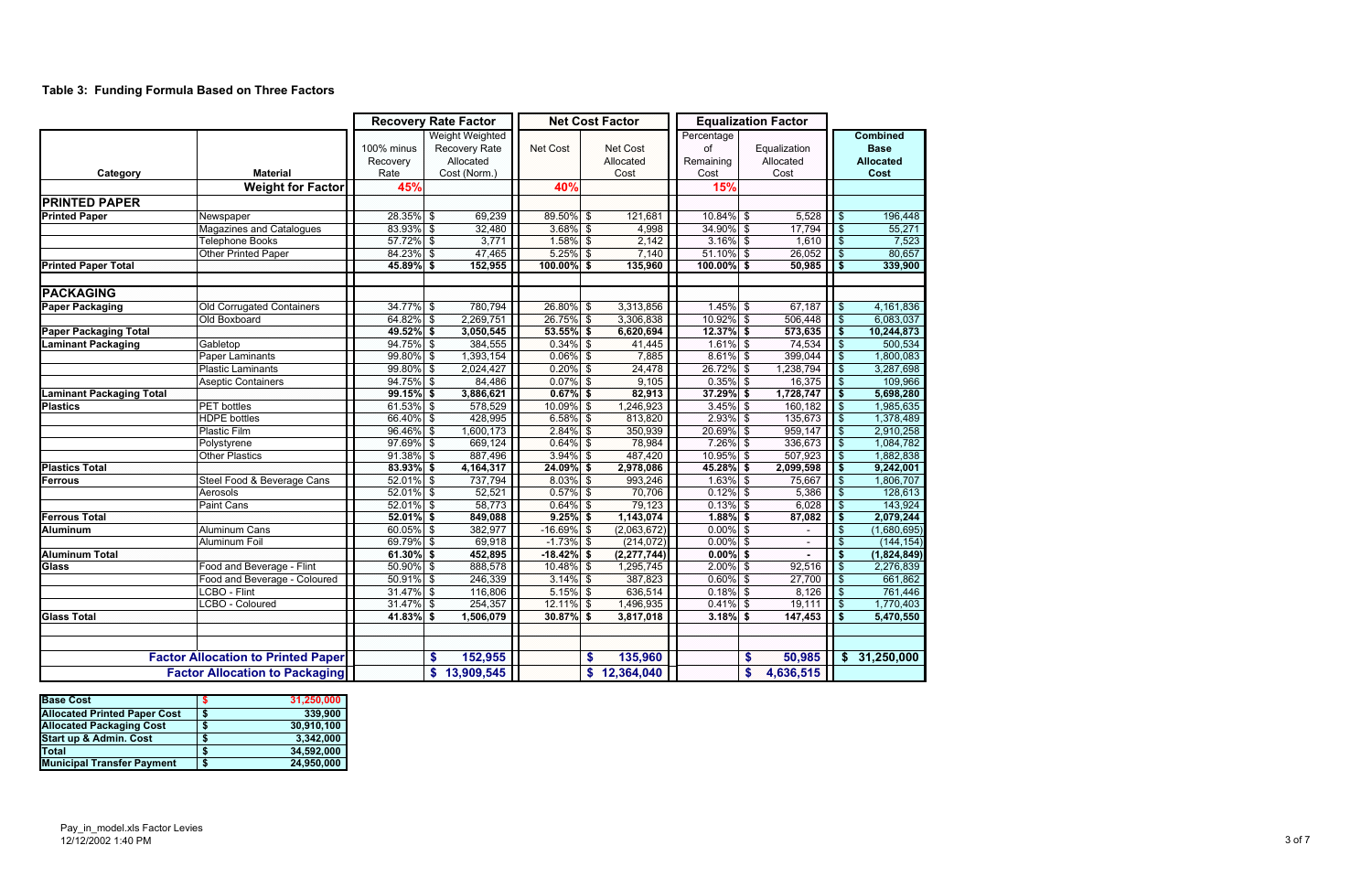# **Table 3: Funding Formula Based on Three Factors**

| <b>Base Cost</b>                    |    | 31,250,000 |
|-------------------------------------|----|------------|
| <b>Allocated Printed Paper Cost</b> | \$ | 339,900    |
| <b>Allocated Packaging Cost</b>     | S  | 30,910,100 |
| <b>Start up &amp; Admin. Cost</b>   | S  | 3,342,000  |
| <b>Total</b>                        | S  | 34,592,000 |
| <b>Municipal Transfer Payment</b>   | \$ | 24,950,000 |

|                                 |                                                    | <b>Combined</b>            |                         | <b>Market</b>      |     | <b>Public</b>    | In Kind         |               | <b>Remaining</b>                        | <b>Start Up and</b>   | <b>Cash</b>         | <b>Total</b>       | Expected    |                                | <b>Total Cost</b> |                      |
|---------------------------------|----------------------------------------------------|----------------------------|-------------------------|--------------------|-----|------------------|-----------------|---------------|-----------------------------------------|-----------------------|---------------------|--------------------|-------------|--------------------------------|-------------------|----------------------|
|                                 |                                                    | <b>Base</b>                |                         | <b>Development</b> |     | <b>Education</b> | <b>Credited</b> |               | <b>Contribution</b>                     | <b>Administration</b> | <b>Contribution</b> | <b>Allocations</b> | Compliance/ |                                | Allocations       | Material Levy        |
|                                 |                                                    | <b>Allocated</b>           |                         | Program            |     | & Promotion      | <b>Dollars</b>  |               | <b>Required</b>                         | <b>Allocated</b>      | <b>Credited</b>     | <b>By Material</b> | De Minimus  |                                | w. compliance/    | (\$/tonne)           |
| Category                        | <b>Material</b>                                    | Cost                       |                         |                    |     | <b>Campaign</b>  |                 |               |                                         | Cost                  | <b>Dollars</b>      |                    | Rate        |                                | de minimus rate   |                      |
|                                 | <b>Weight for Factor</b>                           |                            |                         |                    |     |                  |                 |               |                                         |                       |                     |                    |             |                                |                   |                      |
| <b>PRINTED PAPER</b>            |                                                    |                            |                         |                    |     |                  |                 |               |                                         |                       |                     |                    |             |                                |                   |                      |
| <b>Printed Paper</b>            | Newspaper                                          | 196,448                    |                         |                    |     | 1,103,552        | 1,300,000       |               |                                         | 13,327                |                     | 13,327             | 95%         | $\sqrt{3}$                     | 14,028            | 0.03                 |
|                                 | Magazines and Catalogues                           | 55,271                     | \$                      | $\sim$             |     |                  |                 |               | 55,271                                  | 8,961                 |                     | 64,232             | 70%         | $\boldsymbol{\mathsf{\$}}$     | 91,760            | 1.02                 |
|                                 | <b>Telephone Books</b>                             | 7,523<br>-\$               | $\overline{\mathbf{3}}$ | $\sim$             |     | $\sim$           |                 | \$            | 7,523                                   | 959                   |                     | 8,482              | 70%         | $\Theta$                       | $12,118$ \$       | 0.83                 |
|                                 | Other Printed Paper                                | 80,657                     | $\sqrt{3}$              | $\sim$             | \$  | $\sim$           |                 | $\mathbf{\$}$ | 80,657                                  | 13,104                |                     | 93,761             | 70%         | \$                             | 133,944           | 1.03                 |
| <b>Printed Paper Total</b>      |                                                    | 339,900<br>$\sqrt{5}$      | l \$                    | $\sim$             | S   |                  |                 |               | 143,452                                 | 36,350                |                     | 179,802            | 76%         | l \$                           | $237,822$ \$      | 0.33                 |
| <b>PACKAGING</b>                |                                                    |                            |                         |                    |     |                  |                 |               |                                         |                       |                     |                    |             |                                |                   |                      |
| <b>Paper Packaging</b>          | Old Corrugated Containers                          | 4,161,836                  | l \$                    |                    |     | <b>Section</b>   |                 |               | 4,161,836                               | 151,144               |                     | 4,312,980          | 60%         | $\sqrt[6]{2}$                  | 7,188,301         | 53.37                |
|                                 | Old Boxboard                                       | 6,083,037<br>$\sqrt{3}$    | $\overline{\mathsf{I}}$ | $\sim$             |     | $\sim$ .         |                 | $\mathbf{\$}$ | 6,083,037                               | 494,830               |                     | 6,577,867          | 80%         | $\mathfrak{F}$                 | $8,222,333$ \$    | 63.35                |
| <b>Paper Packaging Total</b>    |                                                    | $\sqrt{5}$<br>10,244,873   | $\overline{\bullet}$    | ÷.                 | -S  | $\sim$           |                 | l Si          | 10,244,873                              | $645,974$ \$          | $\sim$              | 10,890,847         | 71%         | $\bullet$                      | $15,410,634$ \$   | 58.26                |
| <b>Laminant Packaging</b>       | Gabletop                                           | 500,534                    | $\overline{\bullet}$    | $\sim$             |     | $\sim$           |                 | - \$          | 500,534                                 | 81,828                |                     | 582,362            | 80%         | -\$                            | 727,953           | 55.15                |
|                                 | Paper Laminants                                    | $\sqrt[6]{3}$<br>1,800,083 | l \$                    |                    |     | $\sim$ .         |                 | -\$           | 1,800,083                               | 319,441               |                     | 2,119,524          | 70%         | \$                             | 3,027,891         | 67.59                |
|                                 | <b>Plastic Laminants</b>                           | 3,287,698<br>-\$           | l \$                    |                    | \$  | $\sim$           |                 | -\$           | 3,287,698                               | 581,636               |                     | 3,869,334          | 60%         |                                | 6,448,890         | 99.06                |
|                                 | <b>Aseptic Containers</b>                          | 109,966                    | န                       | $\sim$             | \$  | $\sim$           |                 | $\mathbf{\$}$ | 109,966                                 | 17,977                |                     | 127,943            | 80%         | $\sqrt[6]{\frac{1}{2}}$        | 159,929           | 55.15                |
| <b>Laminant Packaging Total</b> |                                                    | 5,698,280<br>l \$          | l s                     | ÷.                 | \$. | $\blacksquare$   |                 | - \$          | 5,698,280                               | 1,000,883             | $\sim$              | 6,699,164          | 65%         | $\mathbf{s}$                   | 10,364,663        | 82.26                |
| <b>Plastics</b>                 | <b>PET</b> bottles                                 | 1,985,635                  | l \$                    |                    |     | $\sim$           |                 | - \$          | 1,985,635                               | 131,668               |                     | 2,117,303          | 85%         |                                | 2,490,944         | 69.77                |
|                                 | <b>HDPE</b> bottles                                | 1,378,489                  | -\$                     |                    |     | $\sim$           |                 | -\$           | 1,378,489                               | 100,647               |                     | 1,479,135          | 80%         | \$                             | $1,848,919$ \$    | 78.01                |
|                                 | <b>Plastic Film</b>                                | 2,910,258<br>$\frac{3}{2}$ | - \$                    |                    |     | $\sim$           |                 | $\sqrt{3}$    | 2,910,258                               | 456,173               |                     | 3,366,431          | 60%         |                                | $5,610,718$ \$    | 104.48               |
|                                 | Polystyrene                                        | 1,084,782                  | \$                      |                    |     | $\sim$           |                 |               | 1,084,782                               | 179,273               |                     | 1,264,055          | 60%         | - \$                           | 2,106,759         | 95.33                |
|                                 | Other Plastics                                     | 1,882,838                  | $\overline{\bullet}$    | $\sim$             |     | $\sim$ .         |                 | $\mathbf{s}$  | 1,882,838                               | 248,719               |                     | 2,131,557          | 70%         | $\mathfrak{F}$                 | 3,045,082         | 95.46                |
| <b>Plastics Total</b>           |                                                    | 9,242,001<br>l \$          | $\sqrt{3}$              | . н.               | S   | $\sim$           |                 | l \$          | 9,242,001                               | 1,116,480             | $\sim$              | 10,358,482         | 69%         | l \$                           | $15,102,423$ \$   | 90.38                |
| <b>Ferrous</b>                  | Steel Food & Beverage Cans                         | 1,806,707<br>l \$          | $\overline{\bullet}$    |                    | \$  | $\sim$           |                 | -\$           | 1,806,707                               | 144,991               |                     | 1,951,698          | 80%         | $\sqrt[6]{\frac{1}{2}}$        | 2,439,623         | 41.35                |
|                                 | Aerosols                                           | 128,613                    | \$                      | $\sim$             |     | $\sim$ $^{-1}$   |                 | $\mathbf{\$}$ | 128,613                                 | 10,321                |                     | 138,934            | 80%         | \$                             | 173,668           | 41.35                |
|                                 | Paint Cans                                         | 143,924<br>$\mathbf{\$}$   | l \$                    |                    |     | $\sim$           |                 | $\mathbf{s}$  | 143,924                                 | 11,550                |                     | 155,474            | 80%         | \$                             | 194,343           | 41.35                |
| <b>Ferrous Total</b>            |                                                    | 2,079,244<br>l \$          | l s                     |                    | S   | reality.         |                 | l \$          | 2,079,244                               | 166,863               | $\sim$              | 2,246,107          | 80%         | \$                             | $2,807,634$ \$    | 41.35                |
| <b>Aluminum</b>                 | <b>Aluminum Cans</b>                               | (1,680,695)<br>$\sqrt{3}$  | \$                      | $\sim$             | \$  | $\sim$           |                 | -\$           | (1,680,695)                             | 68,262                |                     | (1,612,433)        | 95%         | $\overline{\boldsymbol{\phi}}$ | $(1,531,811)$ \$  | (62.52)              |
|                                 | Aluminum Foil                                      | (144, 154)                 | l \$                    |                    |     | $\sim$           |                 | $\mathbf{s}$  | (144, 154)                              | 12,462                |                     | (131, 692)         | 80%         | $\sqrt{3}$                     | $(105, 354)$ \$   | (29.26)              |
| <b>Aluminum Total</b>           |                                                    | $(1,824,849)$ \$<br>l \$   |                         | $\sim$             |     | $\sim$           |                 | l \$          | (1,824,849)                             | $80,724$ \$           | $\sim$              | (1,744,125)        | 93%         | $\bullet$                      | $(1,637,165)$ \$  | (58.26)              |
| <b>Glass</b>                    | Food and Beverage - Flint                          | $\sqrt{3}$<br>2,276,839    | l \$                    |                    |     | $\sim$ .         |                 | $\mathbf{\$}$ | 2,276,839                               | 174,870               |                     | 2,451,709          | 80%         | \$                             | 3,064,636         | 41.64                |
|                                 | Food and Beverage - Coloured                       | $\bullet$<br>661,862       | l \$                    |                    |     | $\sim$           |                 |               | 661,862                                 | 48,845                |                     | 710,707            | 80%         | $\sqrt{3}$                     | 888,384           | 43.55                |
|                                 | <b>CBO - Flint</b>                                 | 761,446                    |                         | 720,021            |     | $\sim$ .         |                 | $\mathbf{s}$  | 1,481,467                               | 22,268                | 1,503,735           |                    | 100%        | $\sqrt[6]{2}$                  | $\sim$            | $\sim$               |
|                                 | <b>LCBO - Coloured</b>                             | 1,770,403<br><b>S</b>      | l \$                    | $1,677,119$ \$     |     | $\sim$           |                 | -\$           | 3,447,522                               | 48,743                | 3,496,265           |                    | 100%        | $\mathbb{S}$                   | $\sim$            | $\sim$               |
| <b>Glass Total</b>              |                                                    | 5,470,550                  | <b>S</b>                | $2,397,141$ \$     |     |                  |                 | - \$          | 7,867,691                               | 294,726               | 5,000,000           | 3,162,416          | 80%         | s.                             | 3,953,020         | 22.42                |
|                                 |                                                    |                            |                         |                    |     |                  |                 |               |                                         |                       |                     |                    |             |                                |                   |                      |
|                                 | Factor Allocation to Printed Paper   \$ 31,250,000 |                            | -\$                     | $2,397,141$ \$     |     |                  |                 |               | $\frac{1}{2}$ 1,300,000 \ \$ 33,450,693 | 3,342,000             | \$5,000,000         | \$31,792,693       |             |                                |                   |                      |
|                                 | <b>Factor Allocation to Packaging</b>              |                            |                         |                    |     |                  |                 |               |                                         |                       |                     |                    |             |                                |                   |                      |
|                                 |                                                    |                            |                         |                    |     |                  |                 |               |                                         |                       |                     |                    |             |                                | 68.8%             | <b>Avg. Levy Cor</b> |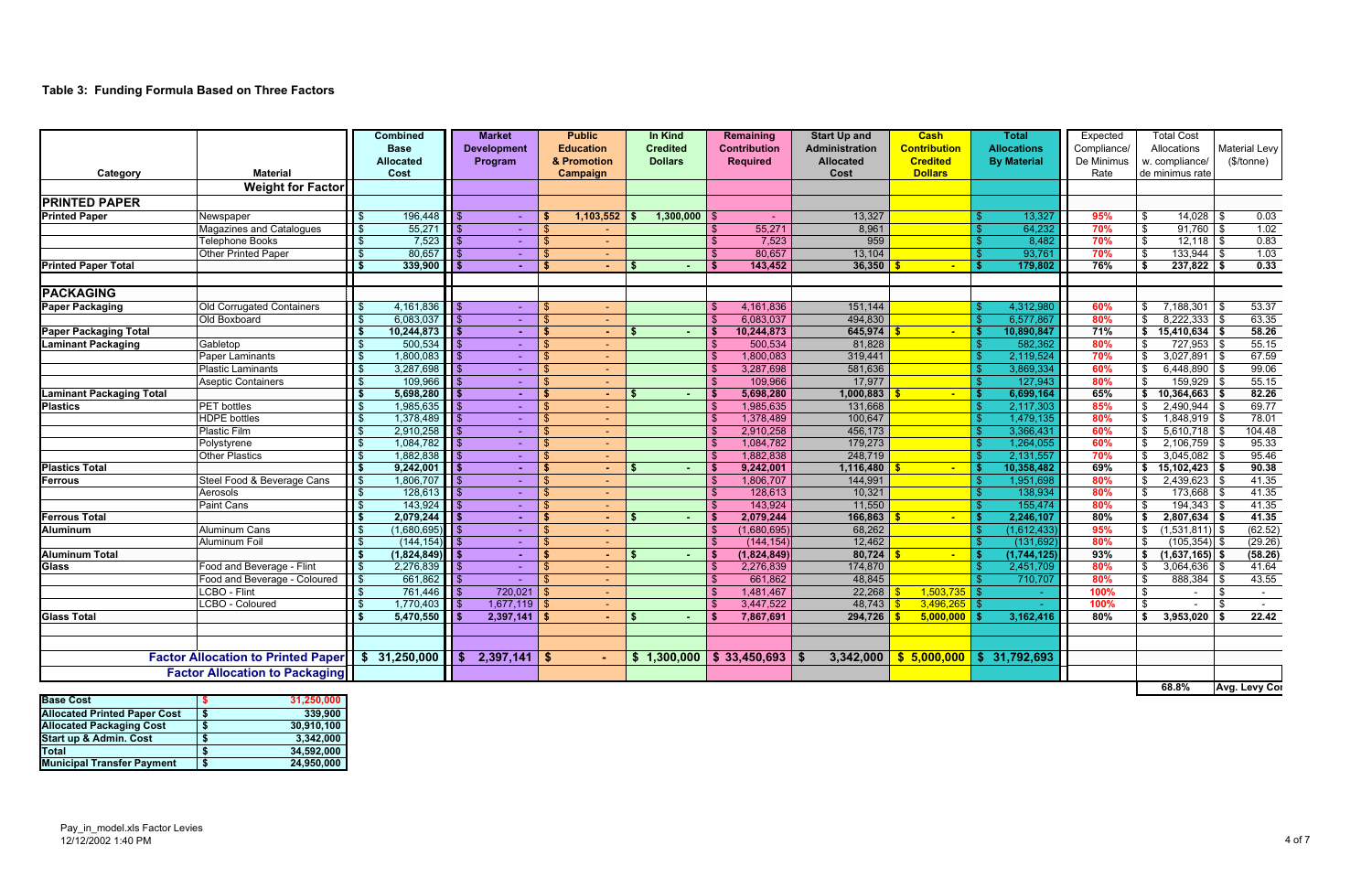# **Table 3: Funding Formula Based on Three Factors**

| Category                                | <b>Material</b>                           | Levy<br>cents/kg                      |
|-----------------------------------------|-------------------------------------------|---------------------------------------|
|                                         | <b>Weight for Factor</b>                  |                                       |
| <b>PRINTED PAPER</b>                    |                                           |                                       |
| <b>Printed Paper</b>                    | Newspaper                                 | $\overline{0.00}$ ¢/kg                |
|                                         | <b>Magazines and Catalogues</b>           | $\overline{0.10 \text{ }\epsilon}$ kg |
|                                         | Telephone Books                           | $0.08 \notin$ /kg                     |
|                                         | <b>Other Printed Paper</b>                | $0.10$ ¢/kg                           |
| <b>Printed Paper Total</b>              |                                           | $0.03 \notin$ /kg                     |
|                                         |                                           |                                       |
| <b>PACKAGING</b>                        |                                           |                                       |
| <b>Paper Packaging</b>                  | Old Corrugated Containers                 | 5.34 ¢/kg                             |
|                                         | Old Boxboard                              | $6.33$ ¢/kg                           |
| <b>Paper Packaging Total</b>            |                                           | 5.83 ¢/kg                             |
| <b>Laminant Packaging</b>               | Gabletop                                  | $\overline{5.51}$ ¢/kg                |
|                                         | <b>Paper Laminants</b>                    | 6.76 ¢/kg                             |
|                                         | <b>Plastic Laminants</b>                  | 9.91 ¢/kg                             |
|                                         | <b>Aseptic Containers</b>                 | $\overline{5.51}$ ¢/kg                |
| <b>Laminant Packaging Total</b>         |                                           | $8.23 \notin$ /kg                     |
| <b>Plastics</b>                         | <b>PET</b> bottles                        | 6.98 $\notin$ /kg                     |
|                                         | <b>HDPE</b> bottles                       | 7.80 ¢/kg                             |
|                                         | <b>Plastic Film</b>                       | $10.45$ ¢/kg                          |
|                                         | Polystyrene                               | 9.53 ¢/kg                             |
|                                         | <b>Other Plastics</b>                     | 9.55 ¢/kg                             |
| <b>Plastics Total</b>                   |                                           | 9.04 ¢/kg                             |
| <b>Ferrous</b>                          | Steel Food & Beverage Cans                | 4.13 ¢/kg                             |
|                                         | Aerosols                                  | 4.13 ¢/kg                             |
|                                         | Paint Cans                                | 4.13 ¢/kg                             |
| <b>Ferrous Total</b><br><b>Aluminum</b> |                                           | 4.13 ¢/kg                             |
|                                         | Aluminum Cans<br>Aluminum Foil            | $-6.25$ ¢/kg                          |
| <b>Aluminum Total</b>                   |                                           | -2.93 ¢/kg                            |
| Glass                                   | Food and Beverage - Flint                 | -5.83 ¢/kg                            |
|                                         | Food and Beverage - Coloured              | 4.16 ¢/kg<br>4.35 ¢/kg                |
|                                         | <b>LCBO - Flint</b>                       | $0.00 \notin$ /kg                     |
|                                         | LCBO - Coloured                           | $0.00 \notin$ /kg                     |
| <b>Glass Total</b>                      |                                           | 2.24 ¢/kg                             |
|                                         |                                           |                                       |
|                                         | <b>Factor Allocation to Printed Paper</b> |                                       |
|                                         | <b>Factor Allocation to Packaging</b>     |                                       |
|                                         |                                           | npl. Rate                             |
| <b>Base Cost</b>                        | 31,250,000<br>\$                          |                                       |
| <b>Allocated Printed Paper Cost</b>     | \$<br>339,900                             |                                       |
| <b>Allocated Packaging Cost</b>         | 30,910,100<br>\$                          |                                       |

**Start up & Admin. Cost 3,342,000 \$ Total 34,592,000 \$ Municipal Transfer Payment 24,950,000 \$**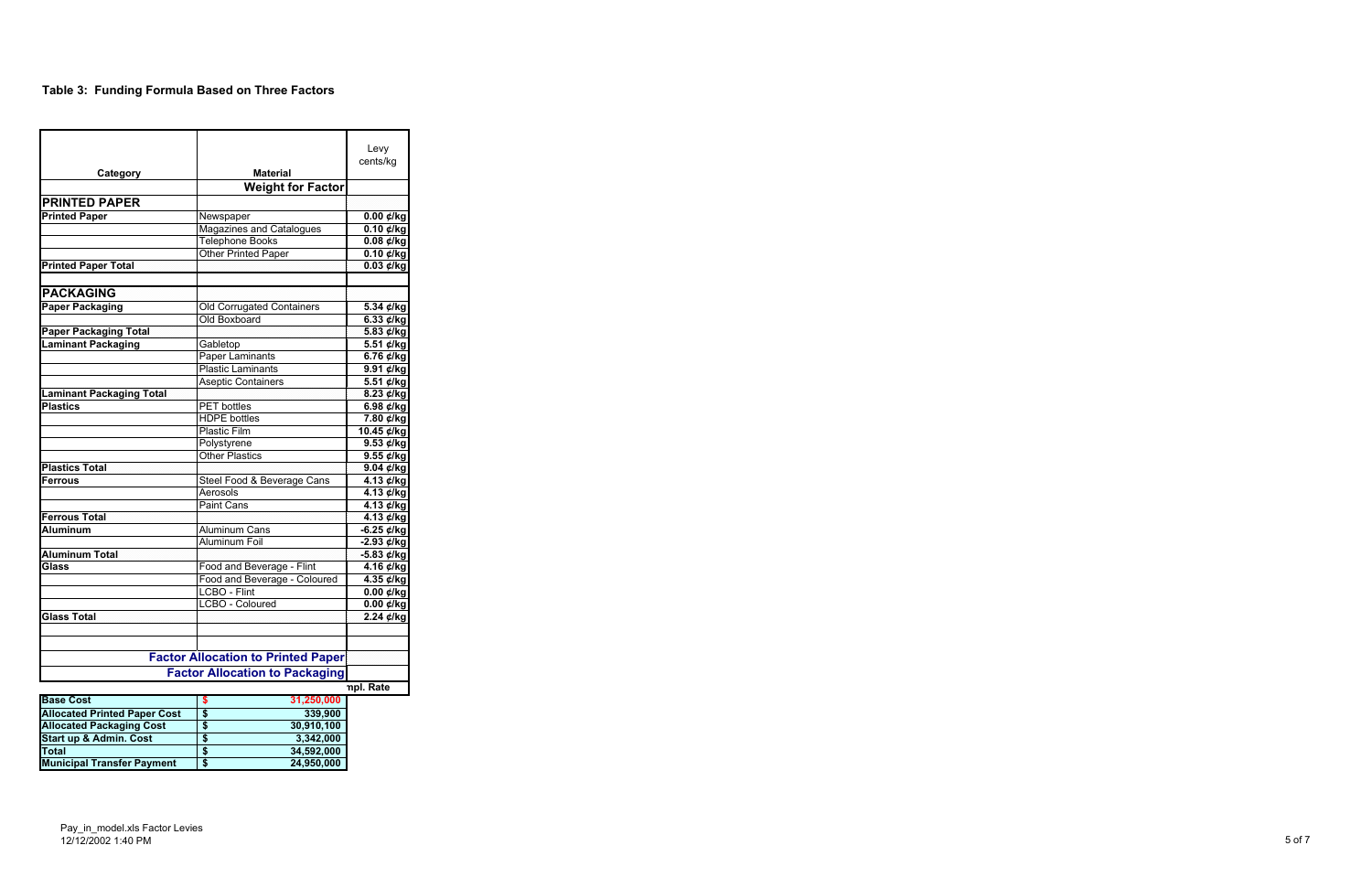#### **Table 4: Product Packaging Examples - With Levies Applied**

| Packaging<br>Type    | <b>Product Packaging Example</b>      | <b>Unit Weight</b><br>(Grams) | \$/tonne      | Cents/kg | <b>Estimated Levy</b><br>Cents/Unit |
|----------------------|---------------------------------------|-------------------------------|---------------|----------|-------------------------------------|
| <b>Printed Paper</b> | Newspaper - Toronto Sun weekday       | 249                           | \$<br>0.03    | 0.00     | 0.0007                              |
|                      | Magazine - Vanity Fair                | 820                           | \$<br>1.02    | 0.10     | 0.08                                |
|                      | Magazine - Report on Business         | 251                           | \$<br>1.02    | 0.10     | 0.03                                |
|                      | Catalogue - Sears Wishbook            | 1450                          | \$<br>1.02    | 0.10     | 0.15                                |
|                      | Catalogue - Toys' R Us flyer          | 110                           | \$<br>1.02    | 0.10     | 0.01                                |
| Paper                | Paperboard box - 525 gram cereal      | 104                           | \$<br>63.35   | 6.33     | 0.66                                |
| Packaging            | Paperboard box - 1.05 kg granola bars | 94                            | \$<br>63.35   | 6.33     | 0.60                                |
|                      | Paperboard box - 312 g frozen waffles | 40                            | \$<br>63.35   | 6.33     | 0.25                                |
|                      | Egg Carton                            | 53                            | \$<br>63.35   | 6.33     | 0.34                                |
|                      | Corrugated case                       | 210                           | \$<br>53.37   | 5.34     | 1.12                                |
|                      | Kraft bag - 4 kg of pet food          | 82                            | \$<br>53.37   | 5.34     | 0.44                                |
| Polycoat             | 2 litre milk carton                   | 63                            | \$<br>63.35   | 6.33     | 0.40                                |
|                      | 1 litre milk carton                   | 41                            | \$<br>63.35   | 6.33     | 0.26                                |
|                      | 250 ml drinking box                   | 10                            | \$<br>63.35   | 6.33     | 0.06                                |
| Ferrous              | 1.36 litre juice can                  | 153                           | \$<br>41.35   | 4.13     | 0.63                                |
|                      | 540 ml soup can                       | 73                            | \$<br>41.35   | 4.13     | 0.30                                |
|                      |                                       |                               |               |          |                                     |
|                      | 12 ounce food can                     | 48                            | \$<br>41.35   | 4.13     | 0.20                                |
| Aluminum             | 355 ml soft drink can                 | 15                            | \$<br>(62.52) | $-6.25$  | $-0.09$                             |
| Glass                | 473 ml juice bottle                   | 228                           | \$<br>41.64   | 4.16     | 0.95                                |
|                      | 750 ml juice flint bottle             | 335                           | \$<br>41.64   | 4.16     | 1.39                                |
|                      | 750 ml olive oil green bottle         | 335                           | \$<br>43.55   | 4.35     | 1.46                                |
| Plastics             | 2 Litre PET bottle                    | 58                            | \$<br>69.77   | 6.98     | 0.40                                |
|                      | 600 ml PET bottle                     | 30                            | \$<br>69.77   | 6.98     | 0.21                                |
|                      | 4 litre HDPE water bottle             | 65                            | \$<br>78.01   | 7.80     | 0.51                                |
|                      |                                       |                               |               |          |                                     |
|                      | HDPE bottle - 2. 6 L dishwashing soap | 149                           | \$<br>78.01   | 7.80     | 1.16                                |
|                      | PP pail - 3.5 kg kitty litter         | 181                           | \$<br>95.46   | 9.55     | 1.73                                |
|                      | PP - yogurt cup (no lid)              | 6                             | \$<br>95.46   | 9.55     | 0.06                                |
|                      | HDPE - carry out bag (large)          | 13                            | \$<br>104.48  | 10.45    | 0.14                                |
|                      | LDPE - outer milk bag                 | 8                             | \$<br>104.48  | 10.45    | 0.08                                |
|                      | LDPE - frozen peas                    | 12                            | \$<br>104.48  | 10.45    | 0.13                                |
|                      | PS - half pint blueberries            | 10                            | \$<br>95.33   | 9.53     | 0.10                                |
|                      | 8 ounce PS coffee cup                 | 8                             | \$<br>95.33   | 9.53     | 0.08                                |
| Laminant             | Pasta bag                             | 5                             | \$<br>99.06   | 9.91     | 0.05                                |
|                      | Vacuum sealed salmon                  | 13                            | \$<br>99.06   | 9.91     | 0.13                                |
|                      | Frozen concentrated juice can         | 29                            | \$<br>67.59   | 6.76     | 0.20                                |
|                      | Cookie bag                            | 12                            | \$<br>67.59   | 6.76     | 0.08                                |
|                      |                                       |                               |               |          |                                     |
| Multiple             | Frozen Entrée - Paper                 | 28                            | \$<br>63.35   | 6.33     | 0.18                                |
| Packaging            | Frozen Entrée - Plastic               | 25                            | \$<br>95.46   | 9.55     | 0.24                                |
|                      | Total                                 | 53                            |               |          | 0.42                                |
|                      | Cling wrap paper core                 | 34                            | \$<br>63.35   | 6.33     | 0.22                                |
|                      | Outer box w/metal cutter (laminant)   | 41                            | \$<br>67.59   | 6.76     | 0.28                                |
|                      | Total                                 | 75                            |               |          | 0.49                                |
|                      | Toilet tissue plastic wrap            | 15                            | \$<br>104.48  | 10.45    | 0.16                                |
|                      | Paper cores (12)                      | 48                            | \$<br>63.35   | 6.33     | 0.30                                |
|                      | Total                                 | 63                            |               |          | 0.46                                |
|                      | Powdered beverage in fibre can        | 100                           | \$<br>67.59   | 6.76     | 0.68                                |
|                      | PP Lid                                | 6                             | \$<br>95.46   | 9.55     | 0.06                                |
|                      | Total                                 | 106                           |               |          | 0.73                                |
|                      | Pouch                                 | 60                            | \$<br>99.06   | 9.91     | 0.59                                |
|                      | Outer carton                          | 75                            | \$<br>63.35   | 6.33     | 0.48                                |
|                      | Total                                 | 135                           |               |          | 1.07                                |